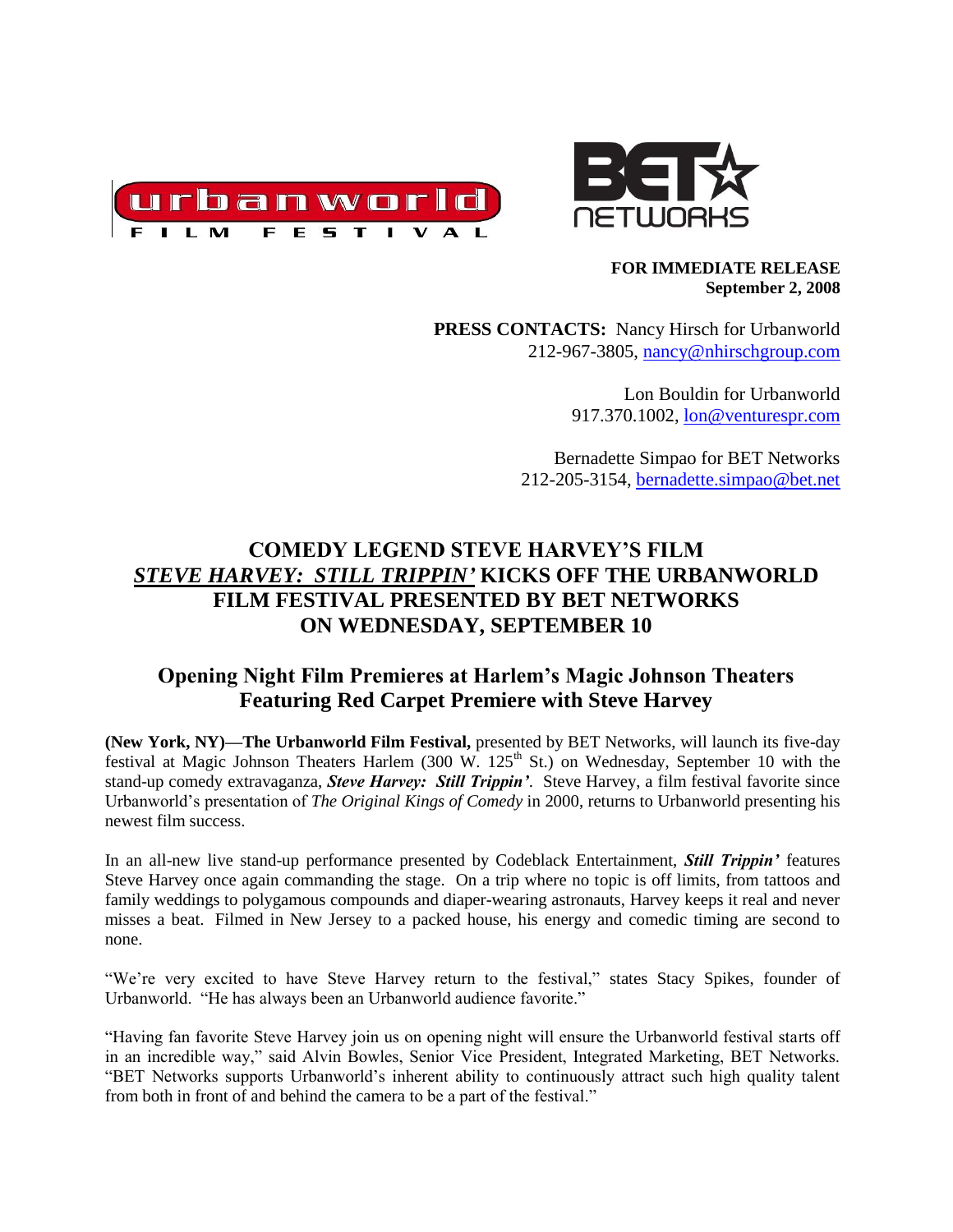"With its broad list of marquee sponsors, this year's Urbanworld festival showcases the importance of the event's unique selling environment," said Louis Carr, President, Broadcast Media Sales, BET Networks. "In our partnership with Urbanworld, we are proud to embrace the affinity our audience shares with the world of film."

The Urbanworld Film Festival, with 2008 Honorary Chair Queen Latifah, is dedicated to the exhibition of independent and mainstream cinema by and about people of color. Urbanworld will screen 85 films in New York City from September 10 through 14. With the exception of the opening film, all festival screenings will be held at the AMC Loews  $34<sup>th</sup>$  Street Theaters.

A recent addition to the Urbanworld Film Festival slate is the HBO presentation of the new original series *Zane's Sex Chronicles*. HBO, in association with *New York Times* best-selling author Zane and Oscar® nominee and two-time Emmy® winner Suzanne de Passe, will debut this new series on Cinemax on Friday, October 10. In a new urban late-night series based on the wildly popular book series of the same name, the cutting-edge series follows heroine Patience James and her girlfriends Maricruz, Lyric, Eboni and Ana Marie as they take on their lives in the big city, look for love and empower themselves – both in and out of the bedroom.

### **RECENTLY ADDED SPONSORS**

**CoverGirl Queen Collection** joins the Festival this year as a 2008 Prestige Sponsor, the highest available after that of Presenting Sponsor BET Networks and Founding Sponsor HBO. The Queen Collection's participation will feature multi-platform support of the Festival consisting of Title Sponsorship of the Closing Night Presentation of Fox Searchlight's *The Secret Life of Bees* starring Academy Award nominee Queen Latifah, on-air support of the BET broadcast of "Inside Urbanworld: A Conversation with The Queen," and exclusive behind-the-scenes footage of Queen Latifah as she prepares for her role as Honorary Chair of the 12th Annual Urbanworld Film Festival that will stream online at [www.bet.com](http://www.bet.com/) and [www.urbanworld.org.](http://www.urbanworld.org/)

**Time Warner Cable** joins the Festival sponsor lineup this year at the Prestige level. As part of their sponsorship, Time Warner Cable will host the annual Filmmaker's Ball reception on September 10th, which kicks off the Festival event schedule. Time Warmer Cable customers receive an exclusive 20% discount to the VIP all-access pass to the Festival. Visit [www.urbanworld.com](http://www.urbanworld.com/) for more information.

### **ABOUT THE 2008 URBANWORLD FILM FESTIVAL:**

Beginning this year, BET Networks has signed on for a three-year strategic partnership to present the **Urbanworld Film Festival.** The unique partnership, strengthened by BET's position as the leading media and entertainment provider for African-Americans and consumers of Black culture, will further establish the festival as one of the world's largest competitive film festivals designed to redefine and enhance the roles of multicultural constituents in contemporary cinema.